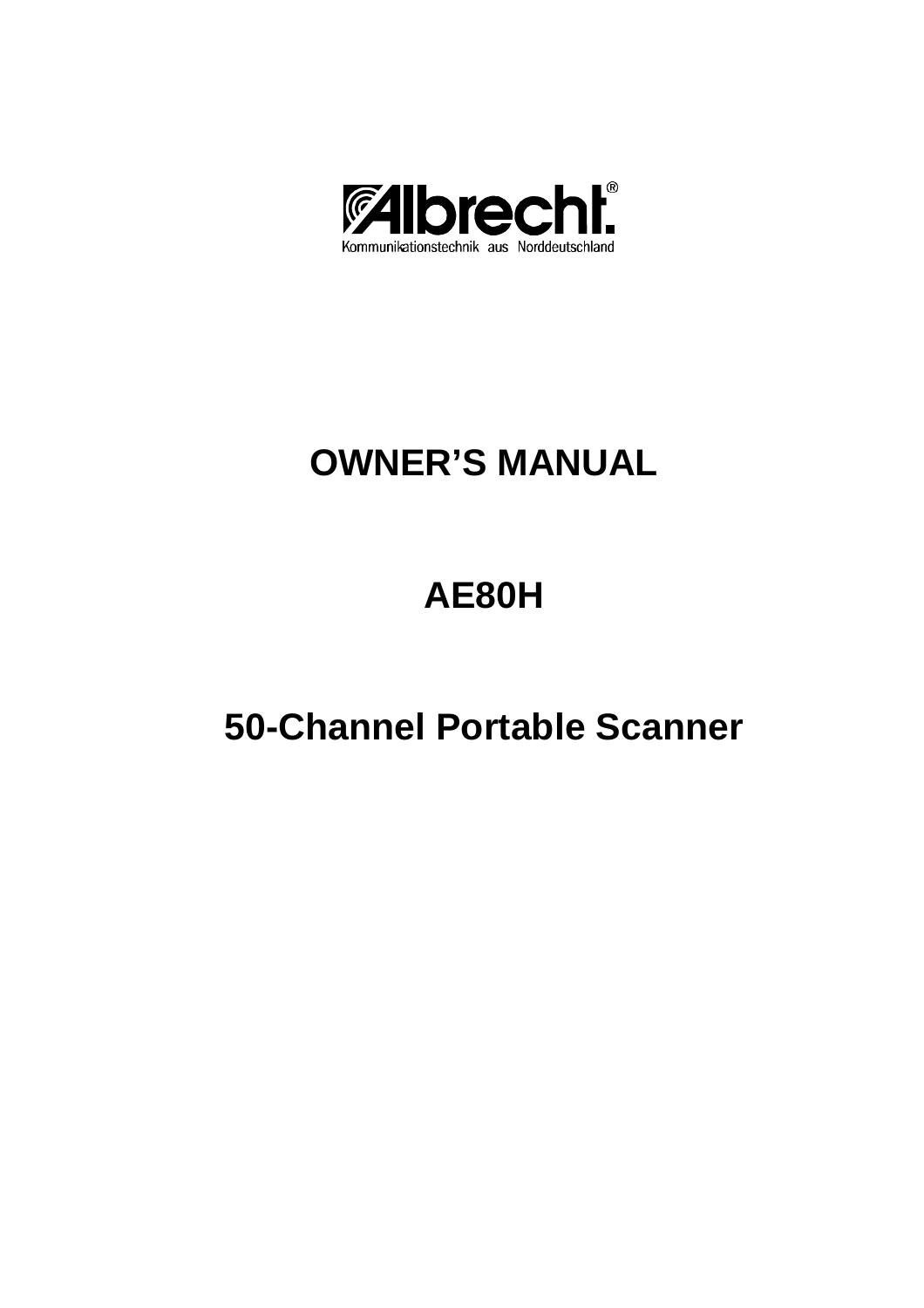# **FEATURES**

Your new Albrecht AE80H 50-Channel Portable Scanner gives you direct access to over 34,000 exciting frequencies, including police and fire departments, ambulance services, and amateur radio services. You can select up to 50 channels to scan, and you can change your selection at any time.

The secret to your scanner's ability to scan so many frequencies is its custom-designed microprocessor – a tiny, built-in computer.

Your scanner has these special features:

**10 Preprogrammed Search Bands** – let you search for transmissions within preset frequency ranges, so you can find interesting frequencies more quickly.

**50 Channels** – let you store up to 50 of your favorite frequencies for easy recall and scanning.

**Duplicate Frequency Check** – automatically warns you if you try to store a frequency you've already stored, to help you use the scanner's memory more efficiently.

**Monitor Memory** – lets you temporarily save a frequency located during a direct search, so you can move it to channel storage later.

**Channel Lockout** – keeps channels you select from being scanned.

**Memory Backup** – keeps the channel frequencies stored in memory for about 1 hour during a power loss.

Two-Second **Scan Delay** – delays scanning for 2 seconds before moving to another channel, so you can hear more replies.

**Key Lock** – lets you lock the keys to help prevent accidentally changing the scanner's programming.

Flexible **Antenna with BNC** Connector – provides excellent reception. The BNC connector makes it easy to attach and remove the antenna or a variety of optional antennas.

**Liquid Crystal Display** – clearly displays how the scanner is set and makes it easy to change those settings.

**Three Power Options** – you can power the scanner from internal batteries (not supplied – including non-rechargeable batteries, rechargeable batteries, or a rechargeable scanner battery pack) or external AC or DC power (using optional adapters).

We recommend you record your scanner's serial number here. This number is on the scanner's back panel.

Serial Number:

Your AE80H scanner can receive all of these frequencies:

- 68-88 MHz (VHF-Lo)
- 137-174 MHz (2-Meter Amateur Radio, VHF Hi)
- 380-512 MHz (Military Aircraft, UHF Lo, 70-cm Amateur Radio, UHF "T" Band)
- 806-960 MHz (UHF Public Service, Trunked Services, UHF Hi, 33-cm Amateur Band (some countries)

For a list of the frequency ranges in the ten preprogrammed search bands, see "Search Bands".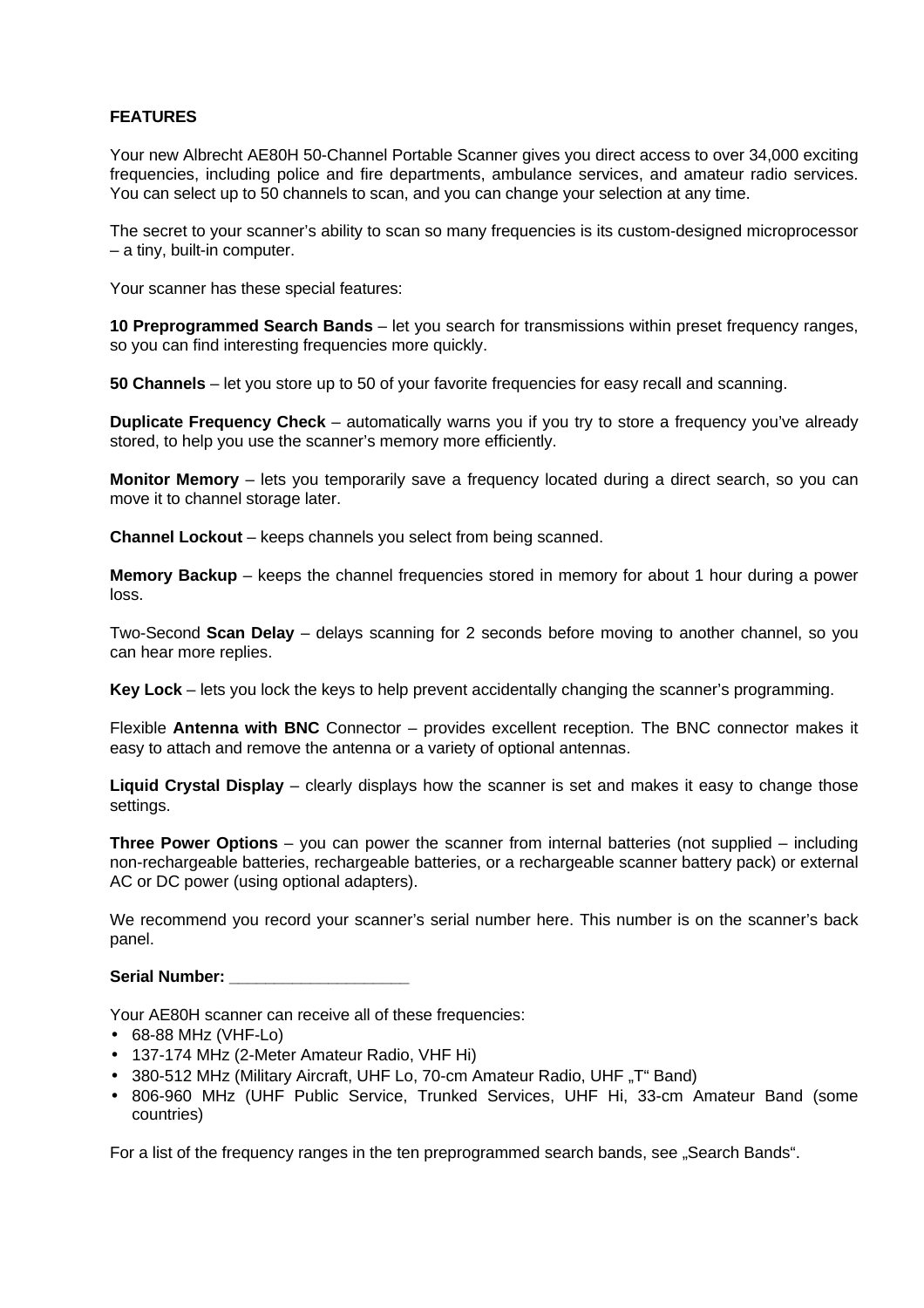# **PREPARATION**

# **POWER SOURCES**

You can power your scanner from any of four sources:

- . Internal batteries (not supplied) with the provided battery holder
- . A rechargeable scanner battery pack (not supplied)
- . Standard AC power (using an optional AC adapter)
- . Vehicle battery power (using an optional DC cigarette-lighter adapter)

#### **Notes:**

. The PWR jack lets you connect an external AC or DC adapter to operate the scanner. Connecting an adapter to PWR disconnects the internal batteries. You can use the PWR jack with either nonrechargeable or rechargeable nickel-cadmium batteries installed.

. The CHG jack lets you connect an external AC or DC adapter to operate the scanner. The internal batteries remain connected when you connect an adapter to CHG, and get recharged when you connect a charger.

**Warning:** Never use the CHG jack with non-rechargeable batteries! If you try to recharge nonrechargeable batteries, they could get very hot and explode.

#### **Using Batteries**

You can power your scanner from six AA batteries. For the longest operation and best performance, we recommend alkaline batteries. You can also power the scanner using a rechargeable scanner battery pack or rechargeable nickel-cadmium batteries, and recharge it as you use the scanner.

Caution: Do not mix old and new batteries, different types of batteries (standard, alkaline, or rechargeable), or rechargeable batteries of different capacities.

Follow these steps to install batteries or a battery pack.

1. Press down on the battery compartment cover on the bottom of the scanner and slide the cover in the direction of the arrow to remove it.

2. Slide the battery holder out of the battery compartment.

3. If you are installing individual batteries, insert six AA batteries in the battery holder as indicated by the polarity symbols (+ and -) marked on the battery holder.

4. Slide the battery holder or battery pack into the compartment.

**Caution:** The battery holder or battery pack fits only one way inside the battery compartment. Do not force it.

5. Replace the cover.

When battery power is low, BATT flashes and the scanner beeps about every 3 seconds. Immediately replace all six non-rechargeable batteries or recharge the rechargeable batteries or battery pack.

**Caution:** Always dispose of old batteries promptly and properly. Do not bury or burn them.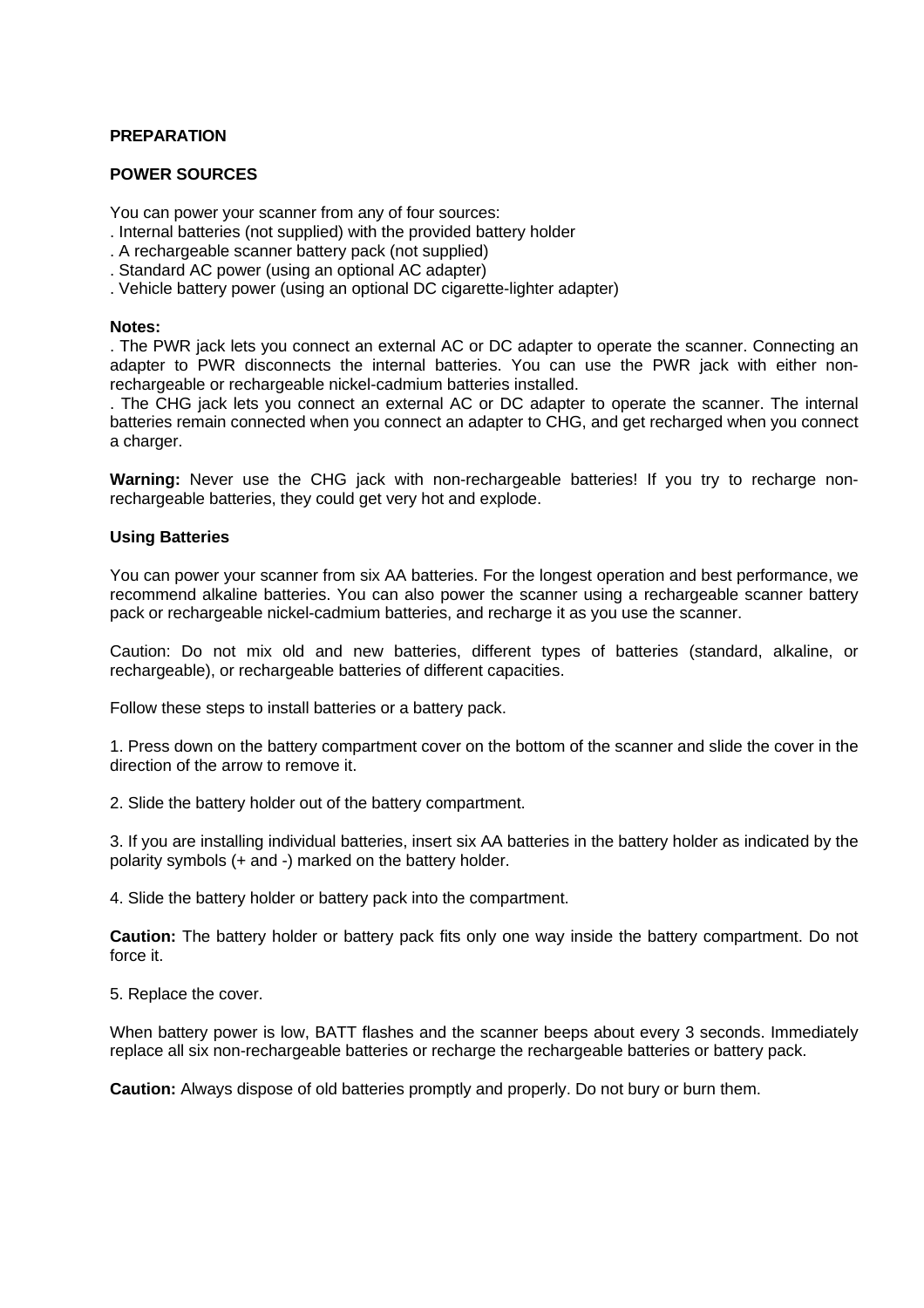# **Using Standard AC Power**

To power the scanner from AC power, you need an AC adapter.

## **Cautions:**

. You must use an AC adapter that supplies 9 volts and delivers at least 200 milliamps. Its center tip must be set to negative, and its barrel plug must correctly fit the scanner's PWR/CHG jack. The recommended adapter meets these specifications. Using an adapter that does not meet these specifications could damage the scanner or the adapter.

. When you finish using the AC adapter, disconnect it from the AC outlet first. Then disconnect it from the scanner.

Plug the adapter's barrel plug into the scanner's PWR jack. Then plug the adapter's power module into a standard AC outlet.

#### **Using Vehicle Battery Power**

To power the scanner from your vehicle's cigarette-lighter socket, you need a DC adapter.

#### **Cautions:**

You must use a DC adapter that supplies 9 volts and delivers at least 200 milliamps. Its center tip must be set to negative, and its plug must correctly fit the scanner's PWR/CHG jack. The recommended adapter meets these specifications. Using an adapter that does not meet these specifications could damage the scanner or the adapter.

To protect your vehicle's electrical system, always plug the adapter into the scanner before you plug it into your vehicle's cigarette-lighter socket. Always unplug the adapter from the vehicle's cigarette-lighter socket before you unplug it from the scanner.

Plug the adapter's barrel plug into the scanner's PWR jack. Then plug the adapter's power module into your vehicle's cigarette-lighter socket.

#### **Notes:**

Mobile use of this scanner is unlawful or requires a permit in some areas. Check the laws in your area. If the scanner does not operate properly when you connect a DC adapter, unplug the adapter from the cigarette-lighter socket and clean the socket to remove ashes and other debris.

Charging a Rechargeable Battery Pack/Rechargeable Batteries

Your scanner has a built-in charging circuit that lets you charge a rechargeable battery pack or rechargeable nickel-cadmium batteries while it is in the scanner. To charge it, simply connect an AC or DC adapter to the scanner's CHG jack.

It takes about 14-16 hours to recharge a battery pack (rechargeable batteries) that is fully discharged. You scan operate the scanner while recharging the battery pack (rechargeable batteries), but charging takes longer.

**Note:** A rechargeable battery pack (rechargeable batteries) lasts longer if you let it fully discharge once a month. To do this, simply use the scanner until BATT flashes and the scanner beeps about every 3 seconds. Then fully charge it.

**Important!** At the end of a rechargeable battery pack or batteries useful life, it must be recycled or disposed of properly. Contact your local, county, or state hazardous waste management authorities for information on recycling or disposal programs in your area. Some options that might be available are: municipal curb-side collection, drop-off boxes a retailers such as your local store, recycling collection centers, and mailback programs.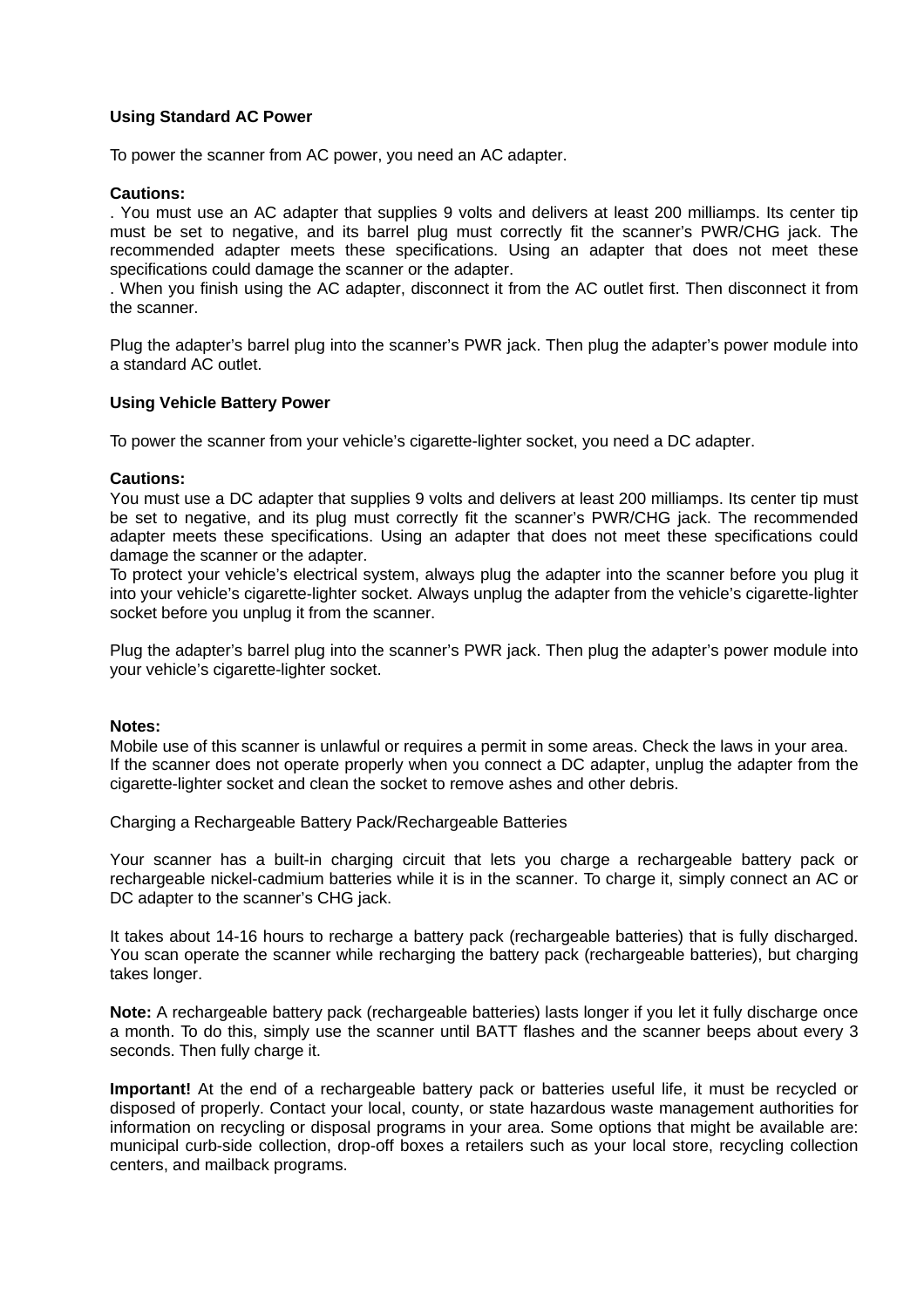# **CONNECTING THE ANTENNA**

Follow these steps to attach the supplied flexible antenna to your scanner.

1. Align the slots around the scanner's connector with the tabs on the ANT jack.

2. Press the antenna down over the jack and turn the antenna's base clockwise until it locks into place.

#### **Connecting an Optional Antenna**

The ANT jack on the top of the scanner makes it easy to use the scanner with a variety of antennas. Instead of the supplied antenna, you can attach a different one, such as an external mobile antenna or outdoor base station antenna.

Follow the installation instructions supplied with the antenna, route the antenna cable to the scanner, then connect it to the ANT jack.

**Warning:** Use extreme caution when installing or removing an outdoor base station antenna. If the antenna starts to fall, let it go! It could contact overhead power lines, if the antenna touches a power line, contact with the antenna, mast, cable or guy wires can cause electrocution and death! Call the power company to remove the antenna. Do not attempt to do so yourself.

#### **CONNECTING AN EARPHONE/HEADPHONES**

For private listening, you can plug an earphone or mono headphones with a 3.5 mm plug into the PHONE jack on top of your scanner. This disconnects the internal speaker.

**Caution:** To protect your hearing, follow these guidelines when you use an earphone or headphones:

Do not listen at extremely high volume levels. Extended high-volume listening can lead to permanent hearing loss.

. Once you set the volume, do not increase it. Over time, your ears adapt to the volume level, so a volume level that does not cause discomfort might still damage your hearing.

**Warning:** Do not use an earphone or headphones with your scanner when operating a motor vehicle or riding a bicycle, in or near traffic. Doing so can create a traffic hazard and could be illegal in some areas.

# **CONNECTING AN EXTENSION SPEAKER**

In a noisy area, an extension speaker or an amplified speaker might provide more comfortable listening.

Plug the speaker cable's 3.5 mm plug into your scanner's PHONE jack.

# **USING THE BELT CLIP**

You can use the belt clip for hands-free carrying when you are on the go. Simply slide the belt clip over your belt or waistband.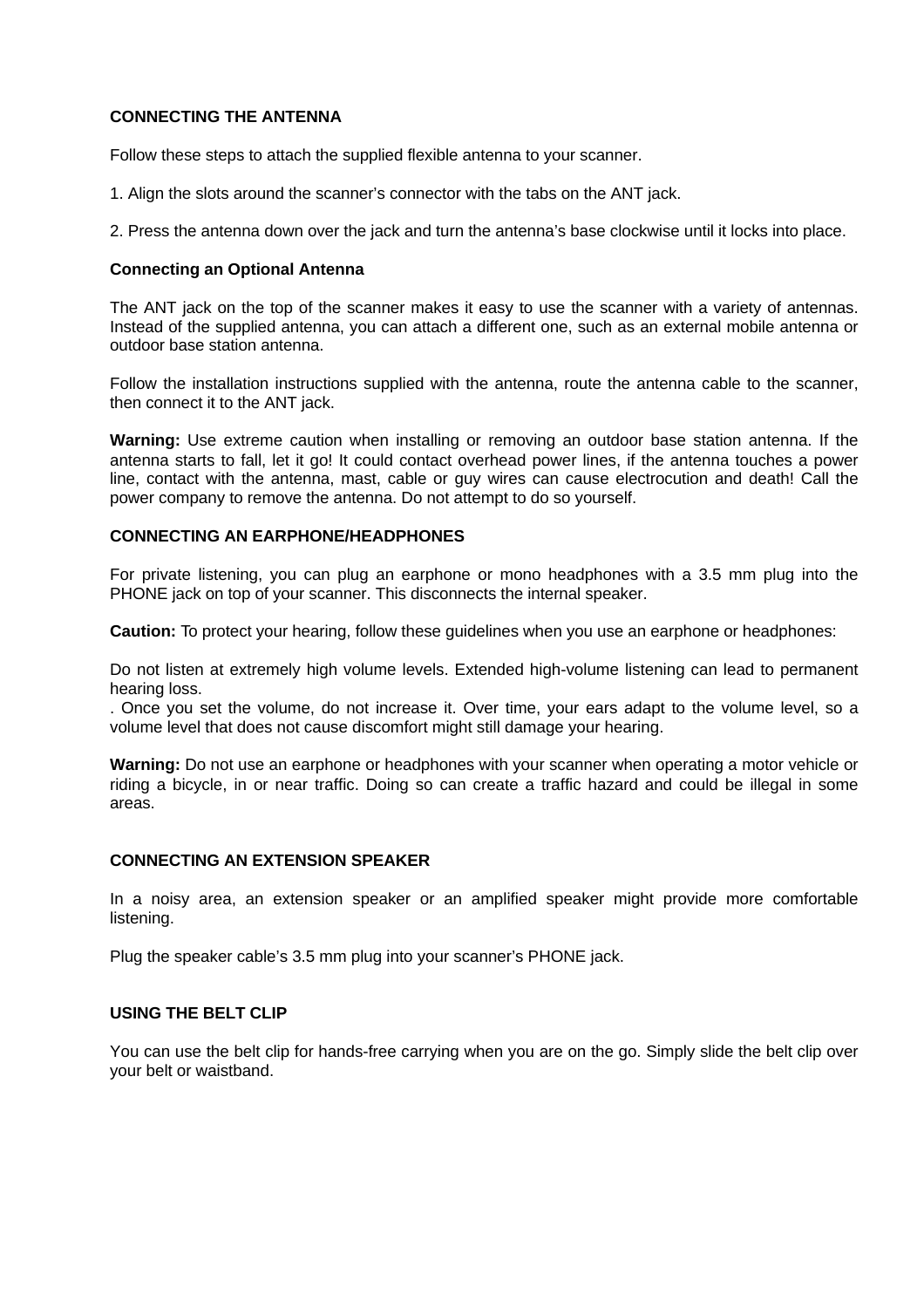# **YOUR SCANNER**

# **A LOOK AT THE KEYPAD**

Your scanner's keys might seem confusing at first but this information should help you understand each key's function.

SCAN – scans through the programmed channels.

MANUAL – stops scanning to let you directly enter a channel number.

BAND – selects a preprogrammed search band.

MON – accesses the monitor memory.

LICHT – turns on/off the display's backlight

 $\land$  or  $\lor$  -- searches down or up from the currently displayed frequency, or selects the direction when you scan channels.

(key symbol) – locks/unlocks the keypad to prevent accidental entries.

CLEAR – clears an incorrect entry.

PGM – lets you program frequencies into channels.

Number Keys – use these keys to enter the numbers for a channel or frequency.

DLY/. (delay/decimal point) – programs a 2-second delay for the selected channel, or enters a decimal point (necessary when programming frequencies).

L-OUT/E (lockout/enter) – locks out channels so they will not be scanned, or enters frequencies into channels.

# **A LOOK AT THE DISPLAY**

The display has indicators that show the scanner's current operation.

MAN – appears when you manually select a channel.

SCAN – appears when you scan channels.

MON – appears when you listen to the monitor memory.

- BATT appears when battery power is low.
- L/O appears when you manually select a channel you locked out.
- SRCH appears during a band or direct frequency search.
- $\land$  or  $\lor$  -- indicates the search or scan direction.
- DELAY appears when you program a 2-seconds delay for a channel.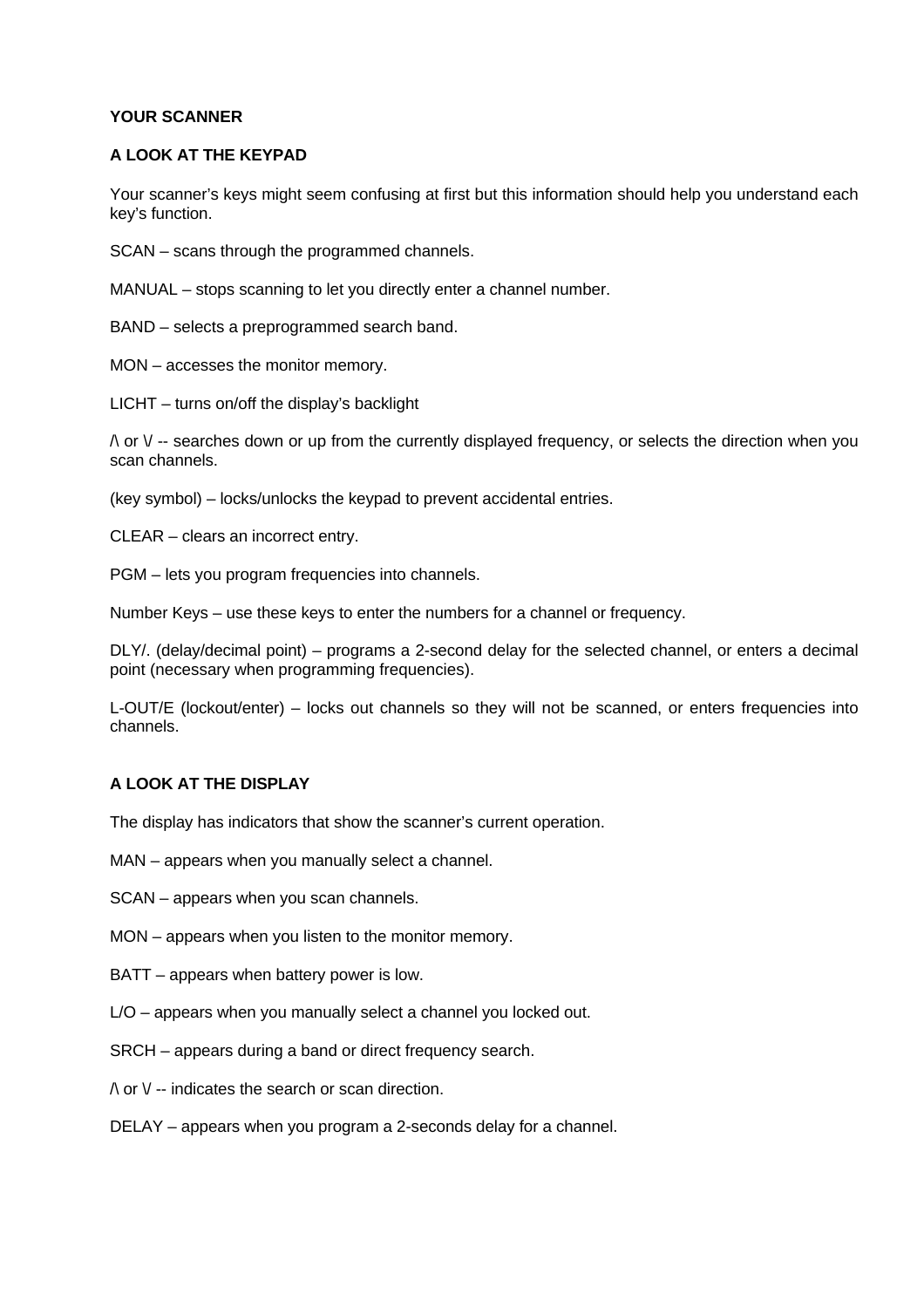PGM – appears while you program frequencies into the scanner's channels.

(key symbol) – appears when you lock the keypad.

ch – appears after the digits (1-50) that show which channel the scanner is tuned to.

-d – appears during a direct frequency search.

000.000 – the digits on the right of the display show which frequency the scanner is tuned to.

Error – appears when you make an entry error.

dUPL (duplicate) – appears when you try to store a frequency that is already stored in another channel.

# **UNDERSTANDING BANDS/MONITOR MEMORY**

# **Search Bands**

Your scanner can tune over 34,000 different frequencies. Many of these frequencies are grouped within permanent memory locations called search bands.

| <b>Band</b>     | Displayed Search Range (MHz) | Description                 |
|-----------------|------------------------------|-----------------------------|
| 0               | 68-78                        | <b>VHF Lo</b>               |
| $\overline{1}$  | 78-88                        | VHF-Lo                      |
| 2               | 137-144                      | Aircraft/Air Shows, VHF     |
| 3               | 144-148                      | 2-Meter Amateur Radio       |
| $\overline{4}$  | 148-174                      | VHF Hi                      |
| $5\phantom{.0}$ | 380-420                      | UHF Lo                      |
| 6               | 420-450                      | 70-Centimeter Amateur Radio |
| 7               | 450-512                      | UHF Lo                      |
| 8               | 806-870                      | UHF "T" Band                |
| 9               | 870-960                      | UHF Hi                      |
|                 |                              |                             |

You can search these bands to quickly find active frequencies you might want to store into the scanner's channels. For example, if you wanted to search for transmissions between amateur radio operators, you could search only the search bands where you are most likely to hear the transmissions (Bands 3, and 6).

**Note:** The frequencies in the scanner's search bands are preset. You cannot change them.

# **Monitor Memory**

The scanner also has a monitor memory that you can use to temporarily store a frequency while you decide whether to save it into a channel. This is handy for quickly storing an active frequency when you are searching through an entire band using direct search. See "Direct Search".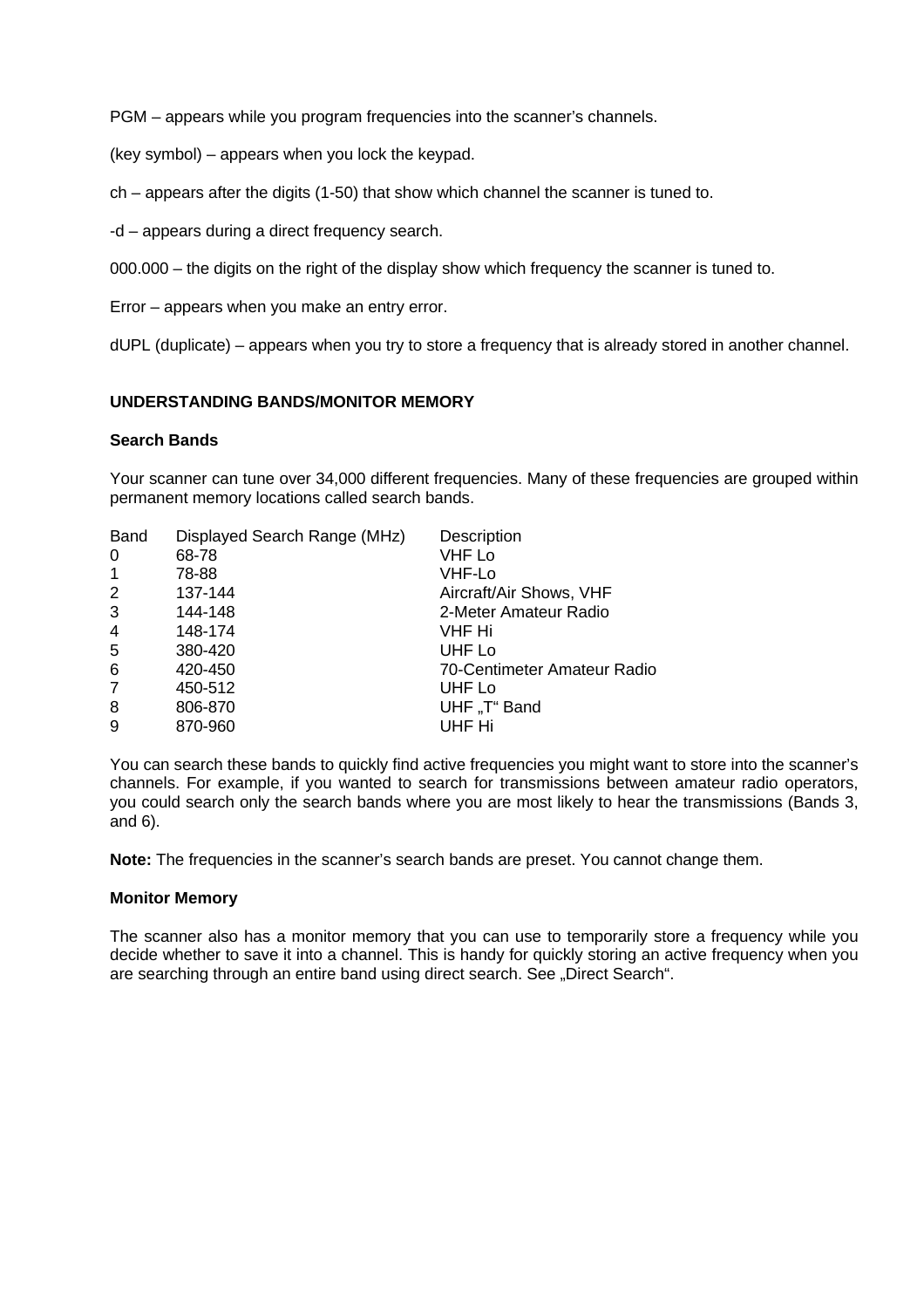# **0PERATION**

#### **TURNING ON THE SCANNER/SETTING VOLUME AND SQUELCH**

Note: Make sure the scanner's antenna is connected before you turn it on.

1. Turn SQUELCH fully counterclockwise.

2. Turn VOLUME clockwise until it clicks and you hear a hissing sound.

3. Turn SQUELCH clockwise until the hissing sound stops.

Notes:

. If the scanner picks up unwanted, partial, or very weak transmissions, turn SQUELCH clockwise to decrease the scanner's sensitivity to these signals. If you want to listen to a weak or distant station, turn SQUELCH counterclockwise.

. If SQUELCH is adjusted so you always hear a hissing sound, the scanner does not scan properly.

. If you have not stored frequencies into any channels, the scanner does not scan.

#### **STORING ACTIVE FREQUENCIES**

You can manually store frequencies you already know into the scanner's channels. You can also store frequencies you found using band search directly into channels. You can also store a frequency into a monitor memory then store it into a channel.

If you do not have a reference to frequencies in your area, follow the steps in "Band Search" on Page ?? or "Direct Search" to search for transmissions.

#### **Manually Storing Frequencies**

If you know a frequency you want to store, you can store it manually.

1. Press PGM. PGM appears.

2. Use the number keys to enter the channel number where you want to store the frequency (1-50), then press PGM again. Or, repeatedly press PGM until the desired channel number appears.

3. Use the number keys and DLY/. to enter the frequency (including the decimal point) you want to store into that channel.

4. Press E to store the frequency.

anyway, press E again.

#### **Notes:**

If you entered an invalid frequency in Step 3, Error appears, the channel number flashes, and the scanner beeps three times after you press E. Simply repeat Steps 3 and 4.

Your scanner automatically rounds the entered frequency down to the nearest valid frequency. For example, if you enter a frequency of 151.4730, your scanner accepts it as 151.4700. If you entered a frequency that is already stored in another channel, dUPL (duplicate) and the lowestnumbered channel containing the duplicate frequency flash for about 3 seconds. To store the frequency

5. Repeat Steps 2-4 to store more frequencies into channels.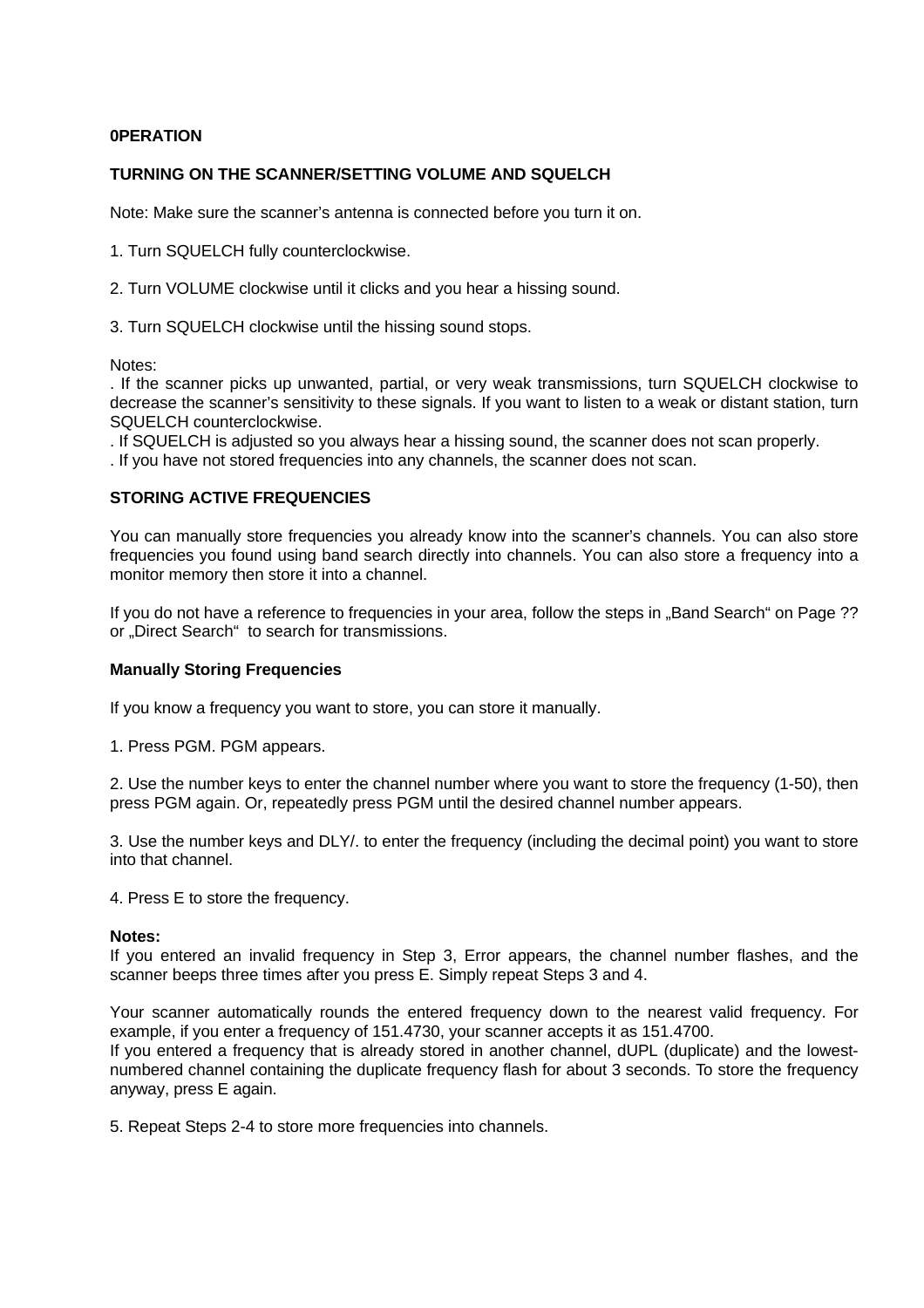# **Band Search**

If you do not know of a frequency to store, you can search your scanner's preprogrammed search bands (see ..Search Bands") for active frequencies, then store any that you find into your scanner's channels.

Follow these steps to search for and store active frequencies using band search.

1. Press BAND. The last selected band number (B followed by the band number) and the frequency search range appear for about 2 seconds.

2. To select a different band within 2 seconds, enter the band's number (0-9) or repeatedly press BAND until the desired band number appears.

After about 2 seconds, SRCH  $\wedge$  appears, the next available channel flashes, and the scanner begins searching rapidly upward in that band (from lowest to highest frequency) for an active frequency.

#### **Notes:**

To reverse the search direction at any time, hold down  $\vee$  for about 1 second.

To search the band upward or downward in small increments (in steps or 5 of 12.5 kHz, depending on the band), repeatedly press and release  $\wedge$  or  $\vee$ .

To select a different band after the scanner begins searching the current band, simply repeat Step 2.

The scanner stops when it finds an active frequency.

3. To store the displayed frequency in the channel currently flashing on the display, press E. The scanner stores the frequency, then the next available channel flashes and continue the search.

#### **Notes:**

You cannot store a frequency in the monitor memory during band search.

After you store a frequency into the last available channel, --ch appears instead of a channel number. If you try to store a channel while --ch appears, Ch FULL appears briefly. In order to store more frequencies, you must clear some channels. See "Clearing a Channel" on Page ??.

4. To search for another active frequency in the selected band, hold down  $\wedge$  or  $\vee$  for about 1 second.

# **Direct Search**

You can search up or down from the currently displayed frequency and store the frequency into the monitor memory.

1. Press MANUAL or PGM, then use the number keys and DLY/. to enter the frequency where you want to start the search.

**Note:** To start from a frequency already stored in one of your scanner's channels, press MANUAL or PGM, enter the desired channel number, then press MANUAL or PGM again.

2. Hold down  $\wedge$  or  $\vee$  for about 1 second to search up or down from the selected frequency.

When the scanner finds an active frequency, it stops searching.

3. To store the frequency in the monitor memory, simply press MON. MON appears on the display.

4. To continue the search, hold down  $\wedge$  or  $\vee$  for about 1 second.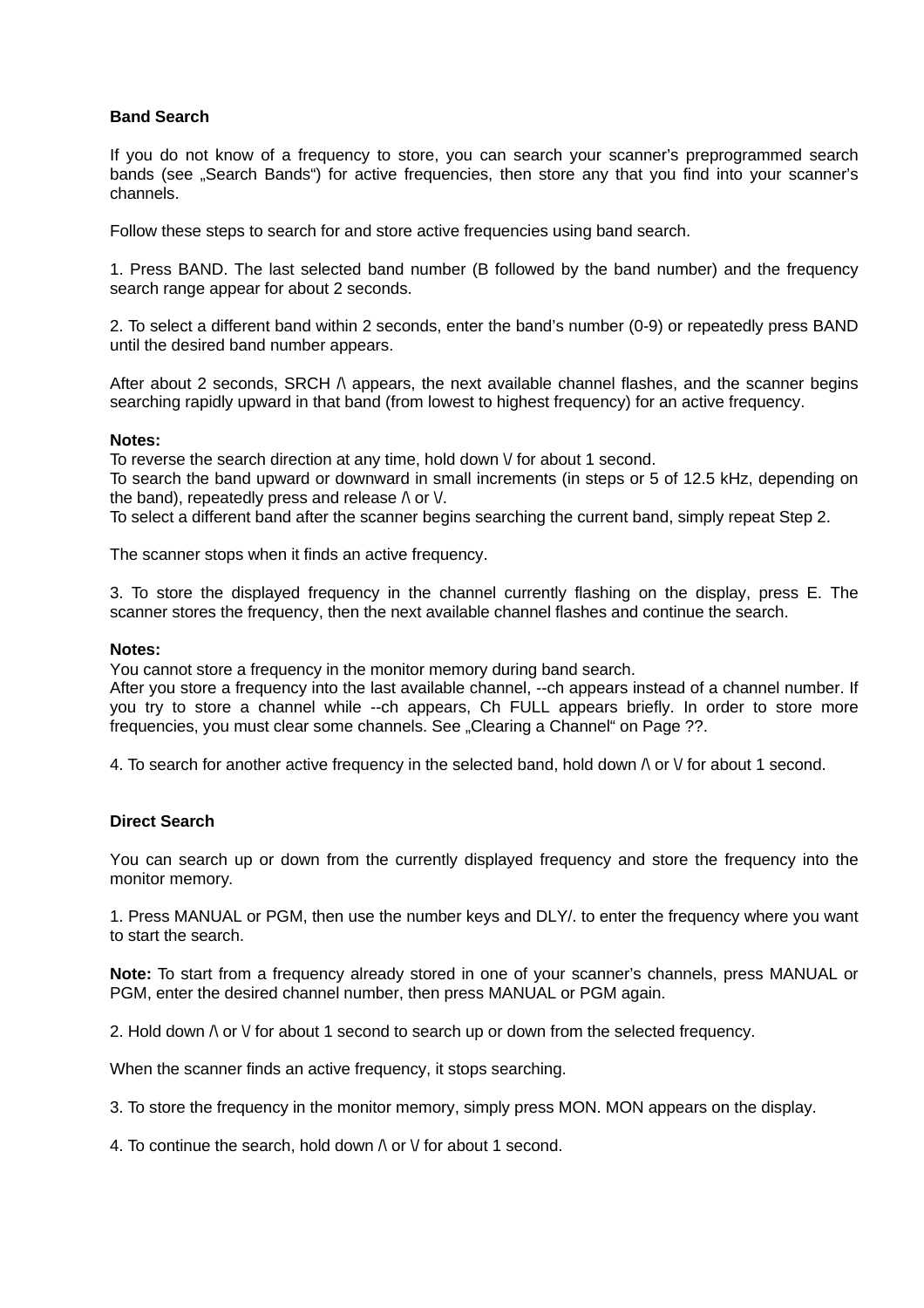# **MOVING A FREQUENCY FROM THE MONITOR MEMORY TO A CHANNEL**

1. Press MANUAL, enter the channel number where you want to store the frequency, then press PGM. PGM, the frequency number or 000.0000, and the selected channel number appear.

2. Press MON. MON and the frequency appear and the channel number flashes.

3. Press E. MON disappears, the channel number stops flashing, and the scanner stores the frequency in the selected channel.

# **MONITORING A STORED CHANNEL**

You can continuously monitor a specific channel without scanning. This is useful if you hear an emergency broadcast on a channel and do not want to miss any details – even though there might be periods of silence – or if you simply want to monitor that channel.

Follow these steps to manually select a channel.

1. Press MANUAL.

2. Enter the channel number.

3. Press MANUAL again.

# **SCANNING THE CHANNELS**

To begin scanning channels or to start scanning again after monitoring a specific channel, press SCAN.

SCAN and  $\wedge$  appear, and the scanner begins to rapidly scan upward until it finds an active frequency.

If the scanner finds an active frequency, it stops and displays that channel and frequency number, then it automatically begins scanning again when the transmission ends on that frequency.

#### **Notes:**

You must store frequencies into channels before the scanner can scan them. To change the scanning direction, press  $\wedge$  or  $\vee$ . The scanner does not scan empty channels.

# **LISTENING TO THE MONITOR MEMORY**

To listen to the frequency stored in the monitor memory, press MANUAL then MON. MAN, MON and the frequency stored in the monitor memory appear.

# **CLEARING A CHANNEL**

1. Press MANUAL.

2. Use the number keys to enter the channel number containing the frequency you want to delete, then press PGM. Or, repeatedly press PGM until the desired channel number appears. PGM appears.

3. Press CLEAR. The frequency number flashes.

4. Press L-OUT. L/O (lockout – see "Locking Out a Channel" on Page ??) appears, the channel number flashes, and the frequency number changes to 000.0000 to indicate the frequency is cleared.

5. To delete more frequencies, repeat Steps 2-4.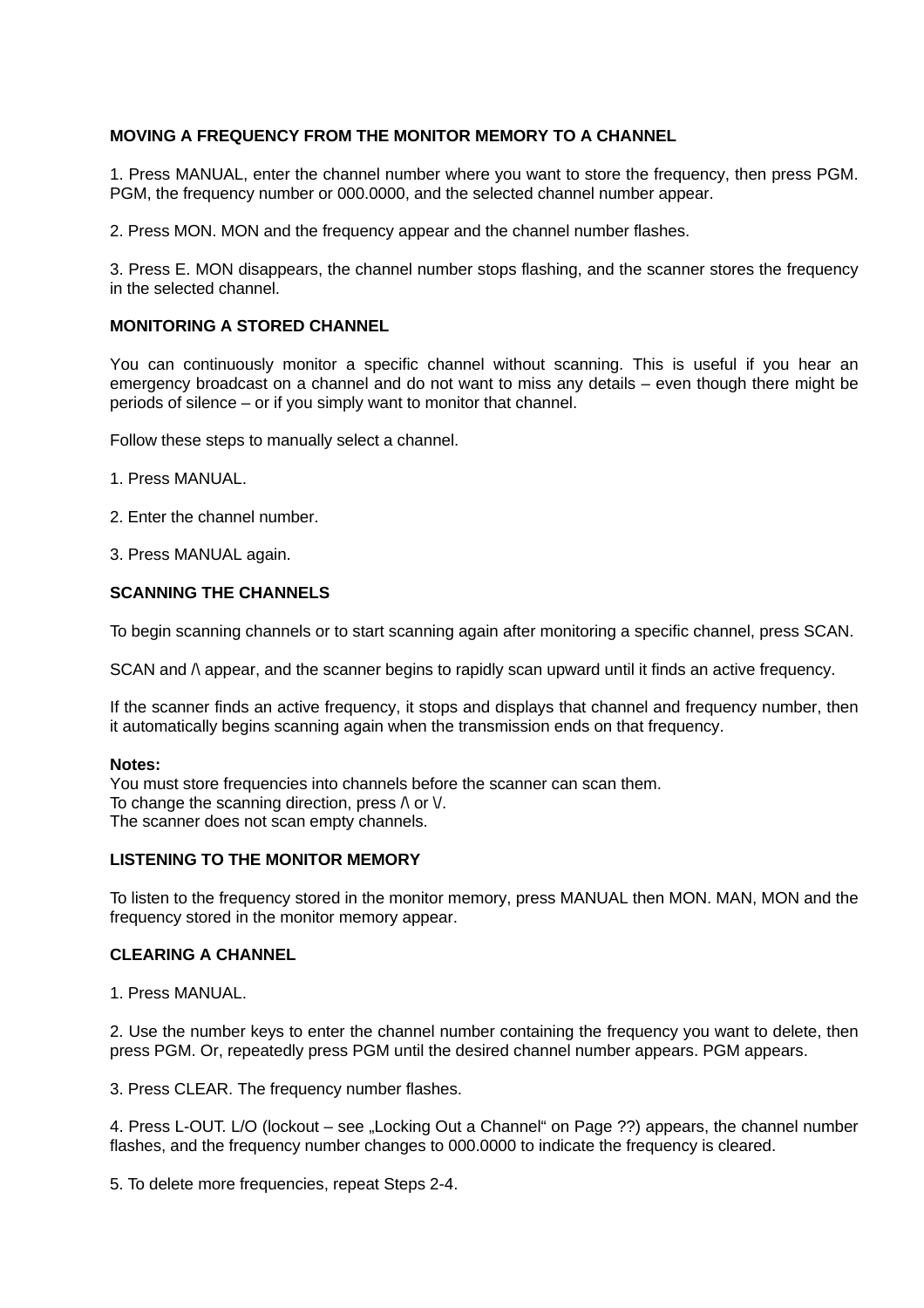# **SPECIAL FEATURES**

# **DELAY**

Many agencies use a two-way radio system that might have a pause of several seconds between a query and a reply. To avoid missing a reply, you can program a 2-seocnd delay into any of your scanner's channels. Then, when the scanner stops on the channel, DELAY appears and the scanner continues to monitor the channel for 2 seconds after the transmission stops before it resumes scanning.

You can program a 2-second delay in any of these ways:

. If the scanner is scanning and stops on an active channel, quickly press DLY before it starts to scan again.

. If the desired channel is not selected, manually select the channel then press DLY.

. If the scanner is searching, press DLY during the search.

DELAY appears and the scanner automatically adds a 2-second delay to every transmission it stops on.

To turn off the delay, press DLY when DELAY is displayed.

# **LOCKING OUT A CHANNEL**

You can scan existing channels faster by locking out a channel that has a continuous transmission.

To lock out a channel, select the channel then press L-OUT. L/O appears.

To remove the lockout from a channel, manually select the channel then press L-OUT until L/O disappears.

#### **Notes:**

You can still manually select locked-out channels. Your scanner automatically locks out empty channels.

# **USING THE DISPLAY BACKLIGHT**

You can turn on the display's backlight for easy viewing in dimly-lit areas. Press LICHT to turn on the display light for 5 seconds. To turn off the light before it automatically turns off, press LICHT again.

# **TURNING THE KEY TONE ON AND OFF**

Each time you press any of the scanner's keys (except (key symbol) and LICHT), the scanner sounds a tone.

Follow these steps to turn the scanner's key tone off or back on.

- 1. If the scanner is on, turn VOLUME counterclockwise until it clicks to turn it off.
- 2. While you hold down the 2 and E keys, turn on the scanner.
- 3. After 1 second, release 2 and E.

# **USING THE KEYLOCK**

Once you program your scanner, you can protect it from accidental program changes by turning on the keylock feature. When the keypad is locked, the only controls that operate are LICHT, VOLUME, and SQUELCH (and the scanner continues to scan channels).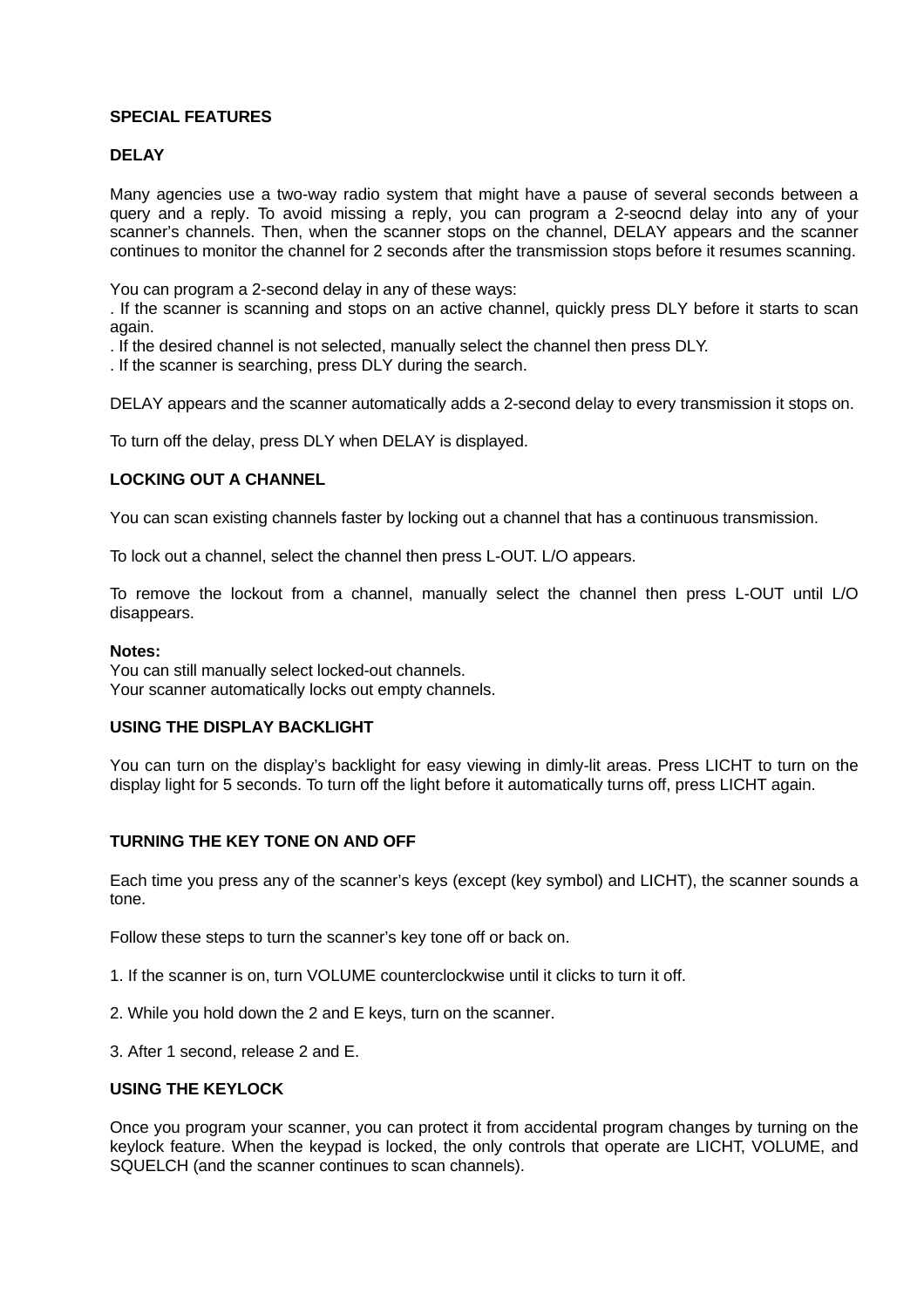To turn on the keylock, hold down (key symbol) for about 3 seconds until (key symbol) appears. The scanner beeps three times (if the key tone is turned on). To turn it off, hold (key symbol) for about 3 seconds until (key symbol) disappears.

## **GENERAL GUIDE TO SCANNING**

#### **BIRDIE FREQUNCIES**

Every scanner has birdie frequencies. Birdies are signals created inside the scanner's receiver. These operating frequencies might interfere with broadcasts on the same frequencies. If you program one of these frequencies, you hear only noise on that frequency. If the interference is not severe, you might be able to turn SQUELCH clockwise to cut out the birdie.

To find the birdies in your scanner, being by disconnecting the antenna and moving it away from the scanner. Make sure that no other nearby radio or TV sets are turned on near the scanner. Use the search function and scan every frequency range from its lowest frequency to the highest. Occasionally, the searching will stop as if it had found a signal, often without any sound. That is a birdie. Make a list of all the birdies in your scanner for future reference.

### **SPECIFIED INTERVALS**

Frequencies in different bands are accessible only at specific intervals. For example:

| <b>Frequency Ranges</b> | Specified Interval |
|-------------------------|--------------------|
| 68-88 and 137-174 MHz   | 5.0 kHz steps      |
| 380-512 and 806-960 MHz | 12.5 kHz steps     |

# **TROUBLESHOOTING**

If your scanner is not working as it should, these suggestions might help you eliminate the problem. If the scanner still does not operate properly, take it to your local store for assistance.

| Problem                                 | <b>Possible Causes</b>                                                                                          | Remedies                                                                                                                                             |
|-----------------------------------------|-----------------------------------------------------------------------------------------------------------------|------------------------------------------------------------------------------------------------------------------------------------------------------|
| The scanner<br>does not work<br>at all. | The AC or DC adapter is not<br>properly connected.                                                              | Be sure the adapter is plugged into<br>a working AC outlet or cigarette-<br>lighter socket, and is fully<br>inserted into the scanner's<br>PWR jack. |
|                                         | The internal batteries/battery<br>pack needs to be recharged, or<br>the non-rechargeable batteries<br>are dead. | Charge the rechargeable batteries<br>or battery pack, or replace non-<br>rechargeable batteries with fresh<br>batteries.                             |
| Poor or no<br>reception.                | Improperly connected antenna.                                                                                   | Be sure the antenna is properly<br>connected.                                                                                                        |
|                                         | Programmed frequencies are the<br>same as birdie frequencies.                                                   | Avoid programming frequencies<br>listed under "Birdie Frequencies"<br>on Page ??.                                                                    |
| Scanner is on,<br>but does not<br>scan  | SQUELCH is not correctly<br>adjusted.                                                                           | Adjust SQUELCH clockwise (see<br>"Turning On the Scanner/Setting<br>Volume and Squelch" on Page ??).                                                 |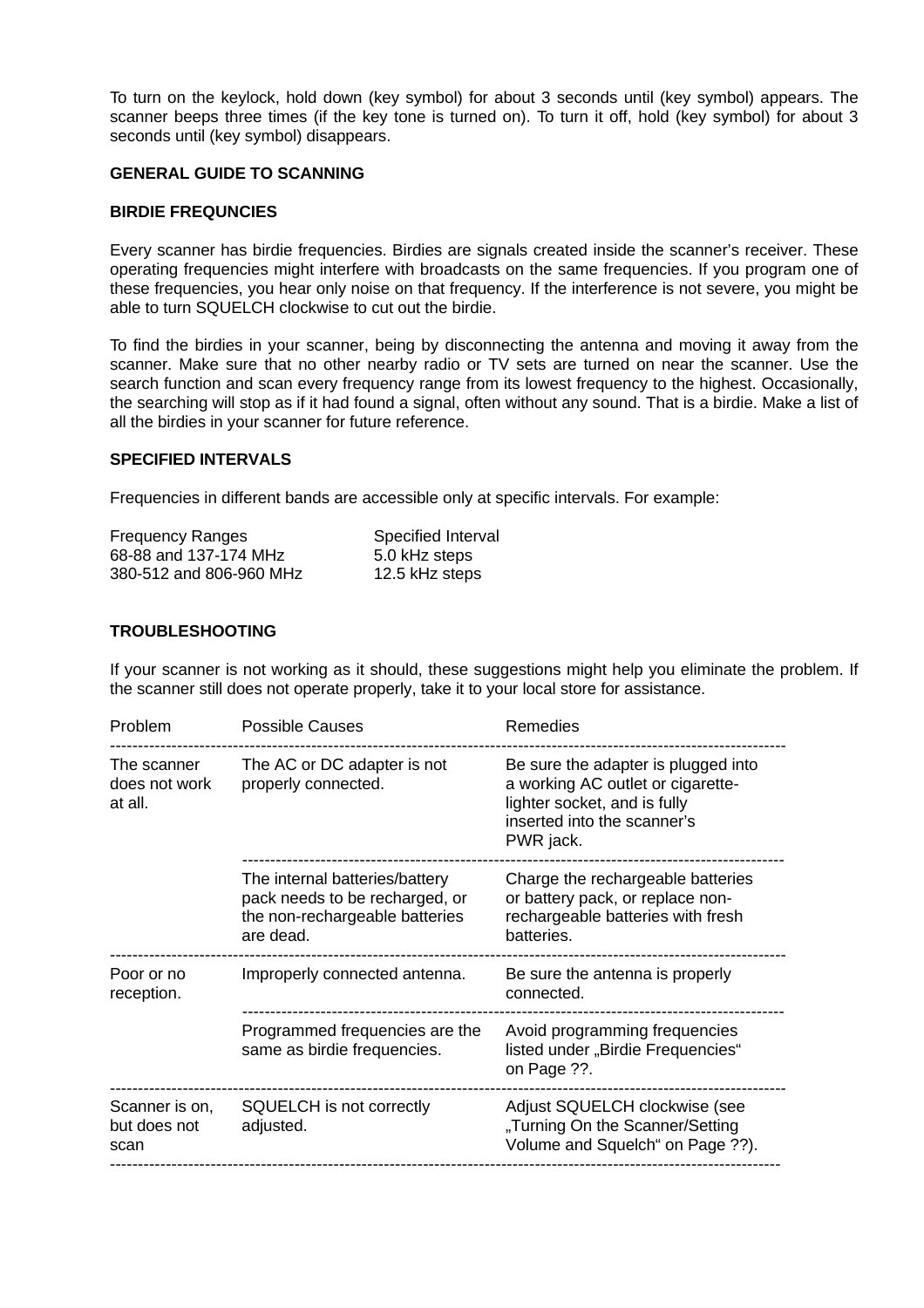| In the scan<br>mode, the<br>scanner locks<br>on frequencies<br>that have an<br>unclear trans-<br>mission. | Programmed frequencies are the<br>same as birdie frequencies. | Avoid programming frequencies<br>listed under "Birdie Frequencies"<br>on Page ?? or only listen to them<br>manually. |
|-----------------------------------------------------------------------------------------------------------|---------------------------------------------------------------|----------------------------------------------------------------------------------------------------------------------|
|                                                                                                           |                                                               |                                                                                                                      |

# **GENERAL RESET / INITIALIZING THE SCANNER**

If the scanner's display locks up or does not work properly after you connect a power source, you might need to reset or initialize it.

Important: If you have problems, first try to reset the scanner. If that does not work, you can initialize the scanner, however, initializing clears all frequencies you stored in the scanner's memory and initialilzes the scanner to its default settings.

#### **Resetting the Scanner**

1. Turn off the scanner, then turn it on again.

2. Insert a pointed object, such as a straightened paper clip, into the reset hole on the side of the scanner. Then gently press and release the reset button inside the opening. The display goes blank, then information reappears.

#### **Initializing the Scanner**

Important: This procedure clears all frequencies you stored in the scanner's memory and initializes the scanner to its default settings. Initialize the scanner only when you are sure the scanner is not working properly.

1. Turn off the scanner, then turn it on again.

2. While holding down CLEAR, insert a pointed object, such as a straightened paper clip, into the reset hole on the side of the scanner. Then gently press and release the reset button inside the opening. The display goes blank, then information reappears.

Note: You must release the reset button before you release CLEAR. Otherwise, the memory might not clear.

3. When the display reappears, release CLEAR.

# **CARE AND MAINTENANCE**

The following suggestions will help you care for your scanner so you can enjoy it for years.

Keep the scanner dry. If it gets wet, wipe it dry immediately.

Use only fresh batteries of the required size and type. Always remove old and weak batteries. They can leak chemicals that destroy electronic circuits.

Handle the scanner gently and carefully. Dropping it can damage circuit boards and cases and can cause the scanner to work improperly.